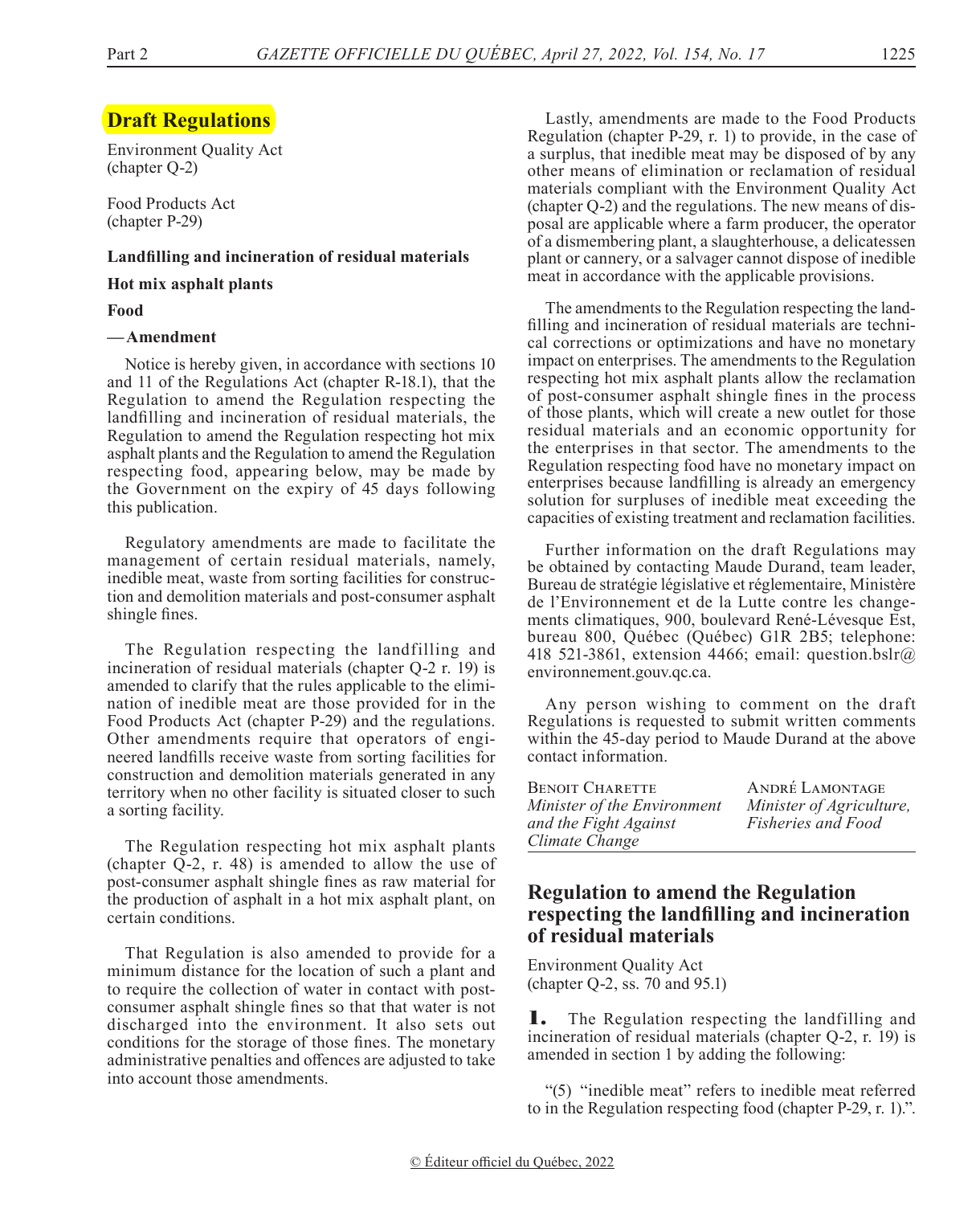**2.** The following is added after section 3:

"**3.1.** Inedible meat must be disposed of only on the conditions prescribed by the Food Products Act (chapter P-29) and the regulations made under that Act.".

**3.** Section 5 is revoked.

4. Section 6 is amended by replacing the third paragraph by the following:

"Despite the first paragraph, animal carcasses that are not considered inedible meat and their ashes may be disposed of in an animal cemetery that may legally receive them under the Environment Quality Act.".

**5.** Section 10 is amended

(1) by inserting the following after paragraph 3:

"(3.1) in any territory if the materials are waste from a sorting facility for construction and demolition materials and no other engineered landfill accessible by a road open year-round is situated closer to that facility;";

(2) by adding the following paragraph at the end:

"Subparagraph 3.1 of the first paragraph applies to the operator of an engineered landfill despite the first paragraph of section 12 and any contrary provision in an authorization issued under the Environment Quality Act (chapter Q-2) before (*insert the date of coming into force of this Regulation*).".

**6.** Section 123 is amended by striking out the second paragraph.

7. This Regulation comes into force on the fifteenth day following the date of its publication in the *Gazette officielle du Québec*.

## **Regulation to amend the Regulation respecting hot mix asphalt plants**

Environment Quality Act (chapter Q-2, ss. 95.1, 115.27 and 115.34)

**1.** The Regulation respecting hot mix asphalt plants (chapter Q-2, r. 48) is amended in section 1 by inserting the following after paragraph *g*:

"(g.1) "post-consumer asphalt shingle fines" means" residual materials composed essentially of gravel and bituminous asphalt from asphalt shingles at the end of their useful life;".

**2.** Division II is replaced by the following:

## "**DIVISION II**

### USE OF POST-CONSUMER ASPHALT SHINGLE FINES

**4.** Post-consumer asphalt shingle fines may be used as raw material for the production of asphalt in a hot mix asphalt plant when

(1) the plant was designed for that purpose; and

(2) the material is introduced in the recycled materials entry zone or the mixing zone.

**5.** Post-consumer asphalt shingle fines used by a hot mix asphalt plant for the production of asphalt must originate from a site that is authorized to treat post-consumer asphalt shingles, have previously been treated and be free from asbestos.

**5.1.** The quantity of post-consumer asphalt shingle fines used for the production of asphalt may not be greater than 5% of the total mass of the finished product.".

**3.** Section 9 is amended by inserting the following after the first paragraph:

"Despite the first paragraph, a hot mix asphalt plant that uses post-consumer asphalt shingle fines must be built or installed more than 300 m from any dwelling, unless the concentration of contaminants emitted into the atmosphere during the use of post-consumer asphalt shingle fines is less than or equal to the limit values prescribed in Schedule K to the Clean Air Regulation (chapter Q-2, r. 4.1), using an air dispersion model in accordance with Schedule H to that Regulation.".

4. Section 15 is amended by adding the following paragraph at the end:

"Water that has been in contact with post-consumer asphalt shingle fines must be collected so that that water is not discharged into the environment.".

**5.** The heading of Division VI is amended by adding "AND STORAGE" after "SURFACES".

**6.** The following is inserted after section 25:

"**25.0.1.** Post-consumer asphalt shingle fines must be stored in a way that protects them from the elements, on a concrete-covered or bituminous concretecovered surface.".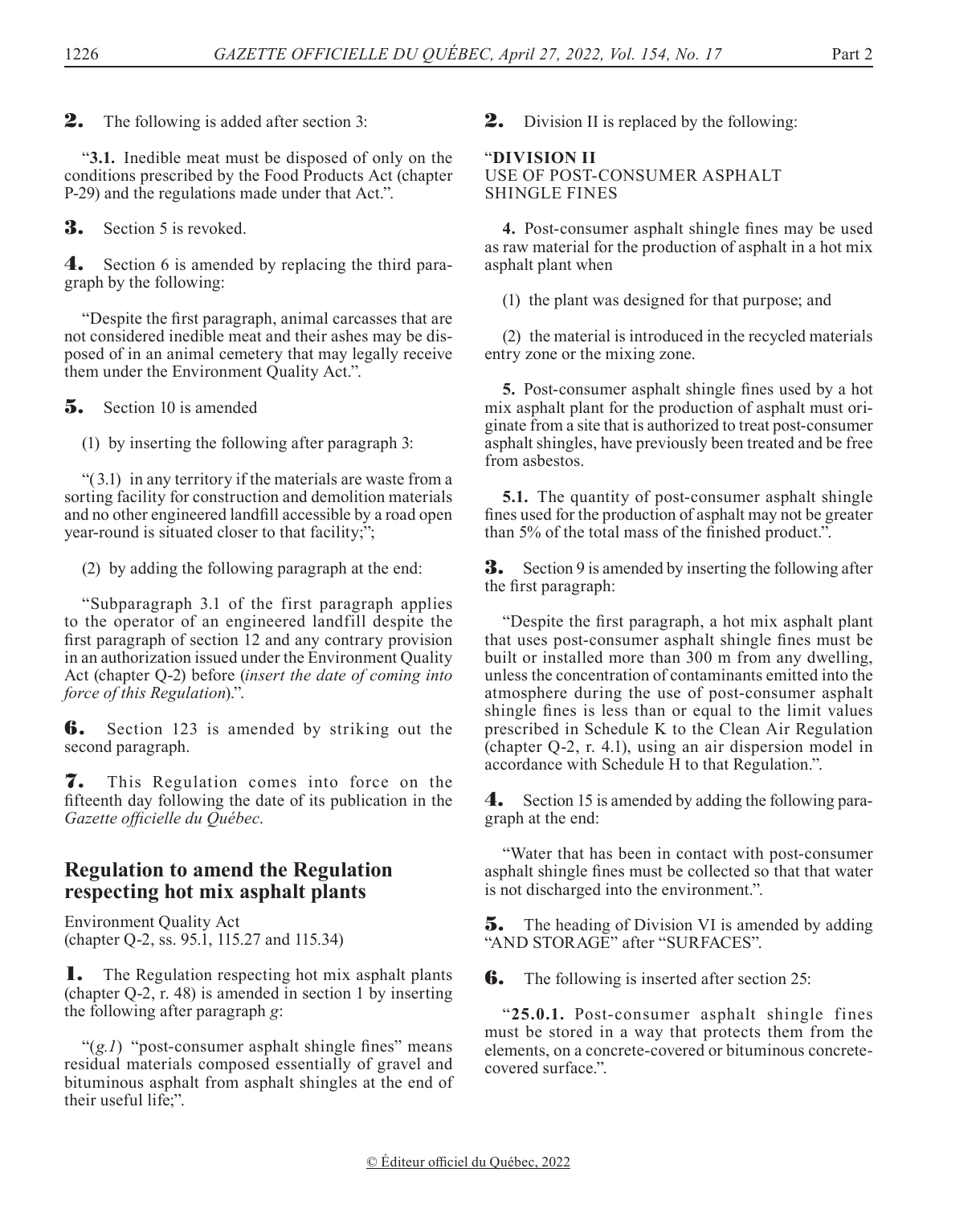7. Section 25.2 is amended by adding the following:

"(7) to comply with the storage conditions provided for in section  $25.0.1$ .".

**8.** Section 25.4 is amended by inserting the following after paragraph 1:

"(1.1) fails to comply with the conditions for the use of post-consumer asphalt shingle fines prescribed by paragraph 1 of section 4;".

**9.** Section 25.6 is amended

(1) by inserting the following before paragraph 1:

"(0.1) fails to comply with the conditions for the use of post-consumer asphalt shingle fines prescribed by paragraph 2 of section 4;

(0.2) uses post-consumer asphalt shingle fines that do not meet the requirements prescribed by section 5;

(0.3) uses a quantity of post-consumer asphalt shingle fines that exceeds the quantity prescribed by section 5.1;";

(2) by replacing "paragraph *a* or *b*" in paragraph 2 by "subparagraph *a* or *b* of the first paragraph";

(3) by inserting the following after paragraph 2:

"(2.1) fails to collect water that has been in contact with post-consumer asphalt shingle fines as provided for in the second paragraph of section 15;".

10. Section 25.8 is amended by replacing "or 24" by ", 24 or 25.0.1".

11. Section 25.10 is amended by inserting "paragraph 1 of section 4," after "contravenes" in paragraph 1.

12. Section 25.12 is amended by replacing paragraph 1 by the following:

"(1) contravenes paragraph 2 of section 4, section 5, 5.1, the second paragraph of section 10 or section 15, 16, 19, 23 or 25;".

13. This Regulation comes into force on (*insert the date occurring 90 days after the date of publication of this Regulation*).

## **Regulation to amend the Regulation respecting food**

Food Products Act (chapter P-29, s. 40)

**1.** The Regulation respecting food (chapter P-29, r. 1) is amended in section 6.4.1.16 by replacing "the removal of waste" in the third paragraph by "the collection or removal of residual materials".

2. Section 6.4.2.9 is amended

(1) by replacing "the removal of waste" in the second paragraph by "the collection or removal of residual materials";

(2) by replacing "the removal of waste" in the third paragraph by "the collection or removal of residual materials".

**3.** Section 7.1.8 is amended by replacing "the removal" of waste" in the third paragraph by "the collection or removal of residual materials".

4. Section 7.3.1 is amended by replacing "the removal of waste" in subparagraph 4 of the first paragraph by "the collection or removal of residual materials".

**5.** Section 7.3.1.2 is replaced by the following:

"**7.3.1.2.** Where there is a surplus of inedible meat that cannot, either within 48 hours after the death of an animal of a farm producer's livestock or at the end of the refrigeration or deep freezing period provided for in the second paragraph of section 7.3.1, be disposed of in accordance with the means provided for in subparagraphs 1 to 4 of the first paragraph of that section, the farm producer may dispose of the inedible meat by any other means of elimination or reclamation of residual materials compliant with the Environment Quality Act (chapter Q-2) and the regulations.

Where, despite sections 7.4.3 and 7.4.4, there is a surplus of inedible meat that exceeds the daily capacity of the operator of a dismembering plant, the operator may disposed of the inedible meat by any other means of elimination or reclamation of residual materials compliant with the Environment Quality Act and the regulations. The operator may also use any of those means where the operator cannot dispose of waste, garbage and refuse in accordance with section 7.4.14.

The following persons may also use the other means of elimination or reclamation: